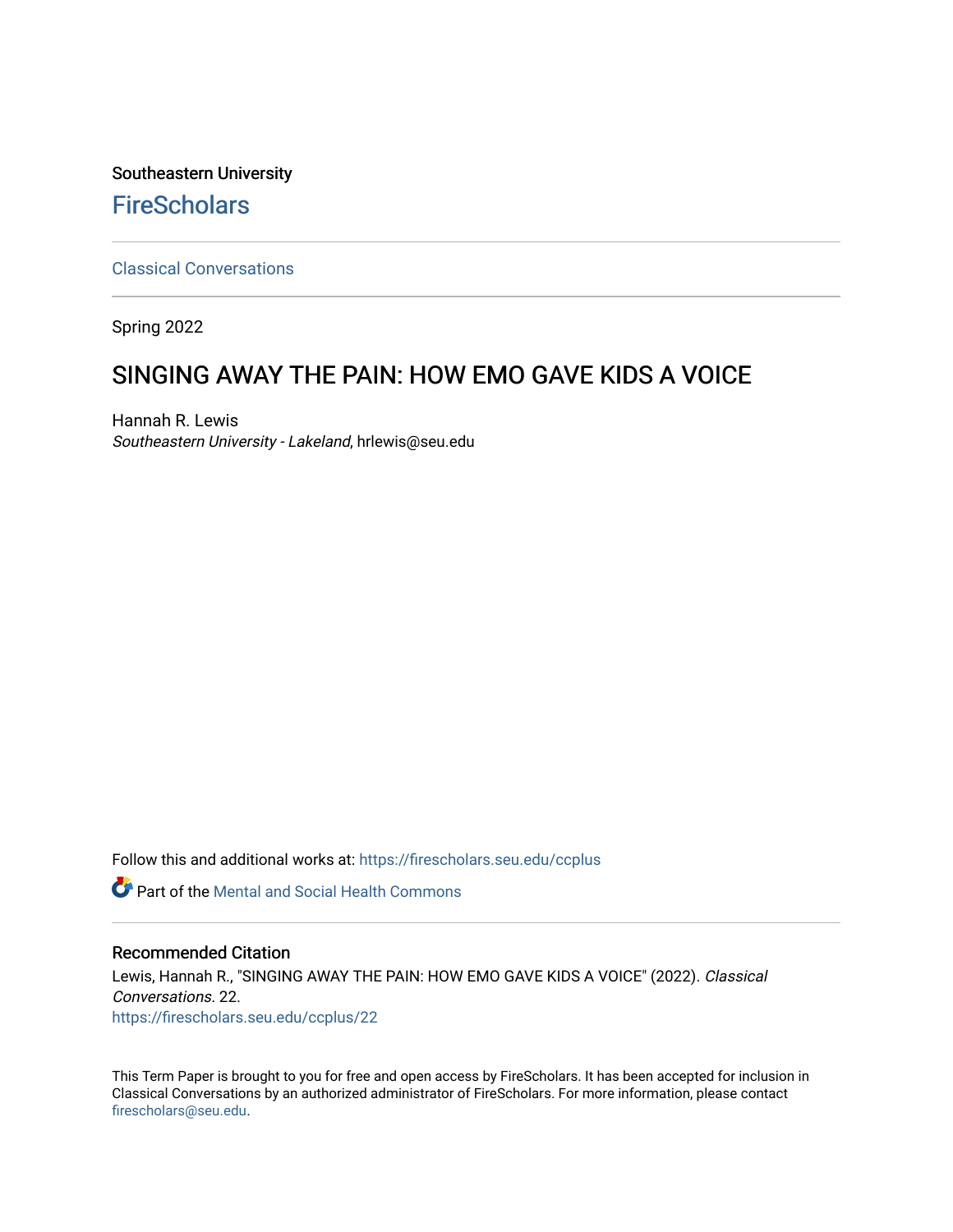## Hannah Lewis

Dr. Grace Veach

## ENGL 1233

## 7 April 2022

#### Singing Away the Pain: How Emo Gave Kids a Voice

"Poetry is just so emo." he said. "Oh, the pain. The pain. It always rains. In my soul" is a quote from *Paper Towns*, a novel by popular author John Green. The word "emo" is now a part of our popular lexicon, meaning anything sad or melodramatic, but it had its origin in a popular musical and cultural movement. Emo music began in the 1980s as an offshoot of punk music. The genre itself is usually characterized by the fact that it is some type of rock which contains introspective, vulnerable, and yes, emotional lyrics. It is slightly difficult to define because bands often don't refer to themselves as emo and also because its musical style shifts by decade. Even within the emo of the 2000s, there is a wide range of sounds from pop punk to screamo to acoustic rock (Richman). Despite this problematic definition, it will have to do, since it has been used by fans, media, and academics to describe an important cultural movement of the 2000s as well. People generally agree that the first emo band was Rites of Spring, which formed in 1984 amongst the Washington DC punk scene. Many punk groups at the time were expressing their anger with the systems of society around them, but Rites of Spring's lyrics focused on inner turmoil and vulnerability (Richman). They were followed by groups in the 90s like Sunny Day Real Estate and Saves The Day, but emo fully hit the mainstream in the 2000s fronted by groups like My Chemical Romance and Fall Out Boy. In addition to music, emo culture also became a staple of the internet on websites like MySpace, and became characterized by darker fashion, especially heavy eyeliner. This subculture grew in popularity amongst adolescents, and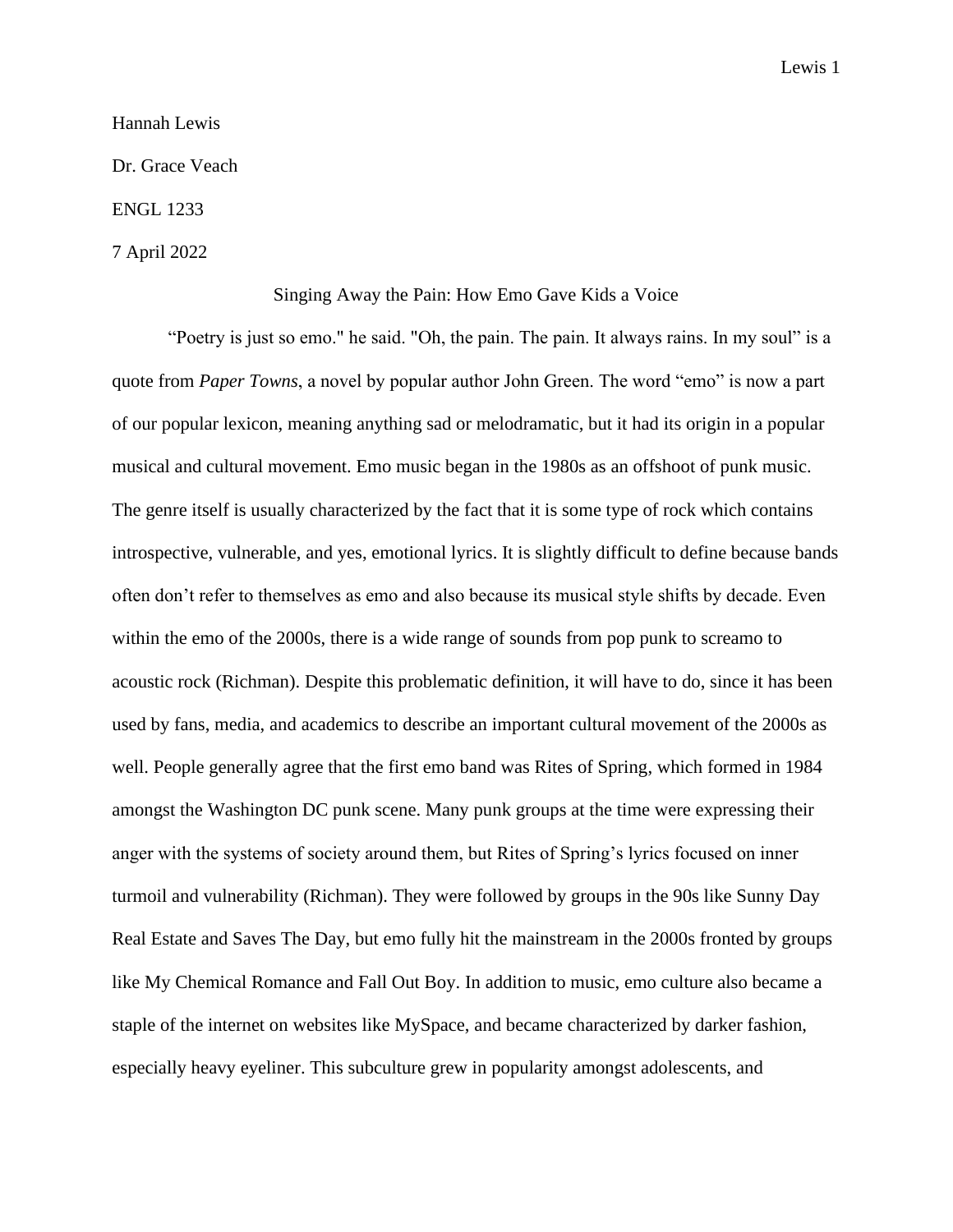eventually parents and adults in general began raising concerns about the darkness of the subculture and how nihilistic their children seemed to become while involved in it. It is true that teenagers who listen to genres analogous with emo, like heavy metal and goth, have been shown through studies to be more likely to attempt suicide (Baker et al). Enough people saw this correlation to the point that multiple suicides of teenage girls in the 2000s were blamed on "emo" by high profile media outlets such as *The Daily Mail*. So does the genre bear any actual fault for this? Can emo music or subculture cause adolescents to become depressed or suicidal, or influence them to participate in self-harm practices? Or is the genre a safe haven for mentally ill teens searching for catharsis and belonging? Emo music and subculture have a positive effect on those involved and do not negatively impact their mental health.

What impact does music have overall on a listener's mental state? Can emo music on its own cause people to be depressed or influence them to harm themselves? The general consensus from scholarly research seems to be that there is little evidence that emo music itself negatively affects the mental health of the listener or causes them to be depressed. However, as stated earlier, adolescents who listen to musical genres analogous to emo do appear to have mental ill health at higher rates. So why might this be the case? Music taste seems to be descriptive rather than prescriptive. What this means is that emo music is not a causal factor to these adolescents' depression, but those who are depressed may be more likely to seek out and enjoy a music genre which centers itself around darker themes and emotional catharsis. For example, an Australian study of year 10 students showed correlations between listening to rock and metal and higher risks of self-harm, suicidal ideation, drug use, and dysfunctional home situations, especially in girls. Other studies conducted in the US found similar correlations, but both stated that the music itself did not increase suicide risk or have a significant effect on anxiety or self-perception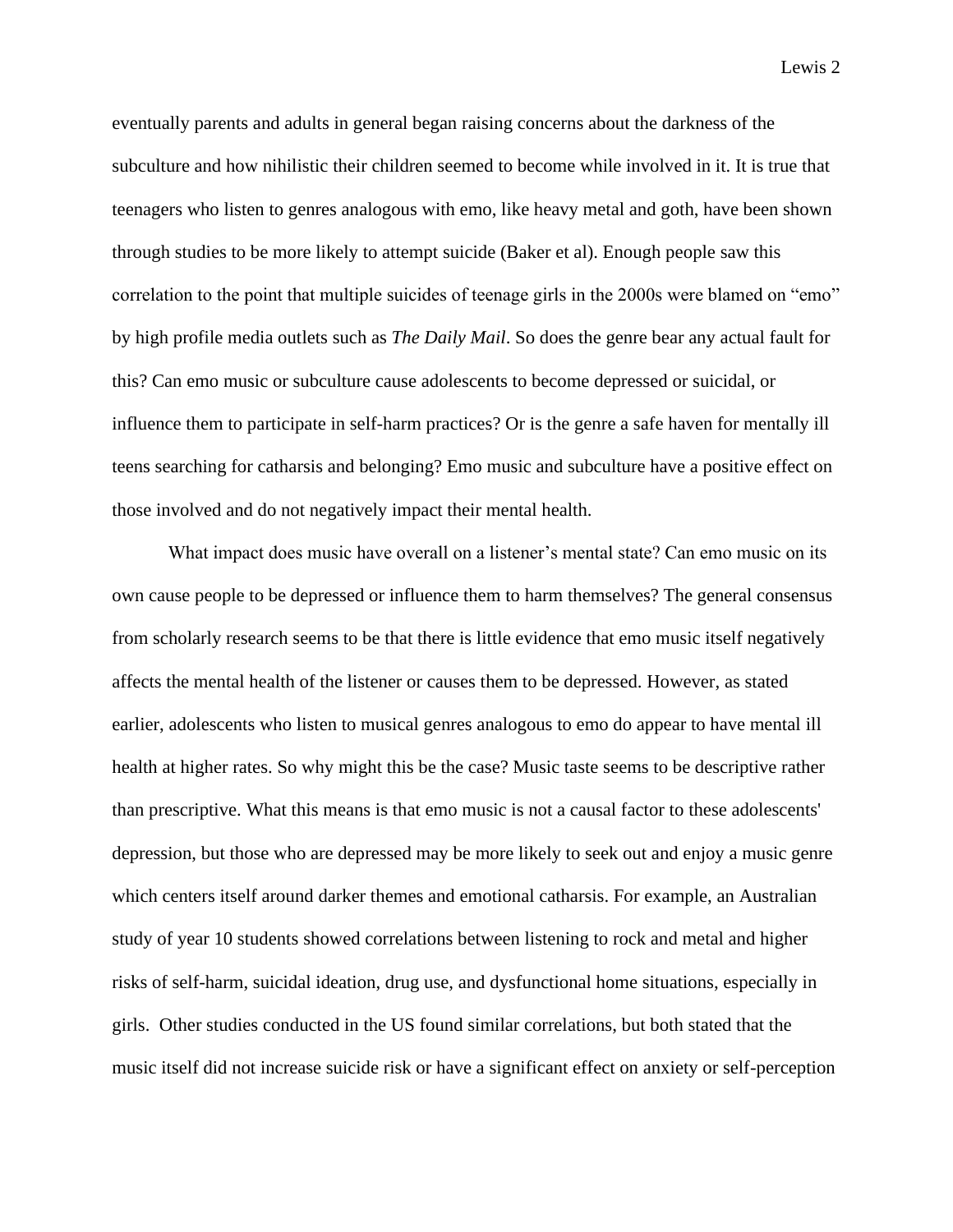(Baker and Bor 2). This has led researchers to conclude that while a person's music preference may indicate emotional vulnerability, it is not the cause. Adolescents often use music as an escape or a form of self-regulation and tend to seek out genres that validate their thoughts or feelings, so it should not be surprising that depressed teens would seek out emo. Physician Oliver Sacks points out in his book that requiems and laments have a purpose in providing an outlet for feelings of loss and grief, and that catharsis and connection can bring, in the end, consolation (Sacks 299-301). Similarly, Baker and Bor point to empirical evidence that preferred music can have a positive effect on distressed teenagers because of its cathartic nature. It is likely that fans of emo who were already mentally ill due to other factors are seeking relief through the genre.

Music's effect on the mood can also be impacted by how much the listener likes or relates to it. This is a concept that is utilized in music therapy which allows the practitioner to connect with their clients. In a book describing methods for adolescent music therapy, the authors suggest that use of contemporary music is one of the most natural ways for teens to engage in therapy, and they place "a particular emphasis on how little teenagers need to say in order to gain great benefit from sharing songs that are important to them" (McFerran et al 87). Music is not simply a factor, it is personal and relational. This is further illustrated by Marianne Rizkillah, the director of North London's music therapy center. She points out that music allows people to express powerful emotions that language cannot, and that listeners have a direct relationship and connection to the music that they like which may help them feel less alone (Vasques). This deep personal love of a song, genre, or band, especially when they find it relatable, may have a great positive impact on a person. Adolescents who love and feel connected with emo music may feel better after listening to it simply because they enjoy it and because it helps them to contextualize their personal issues, and many fans have attested to this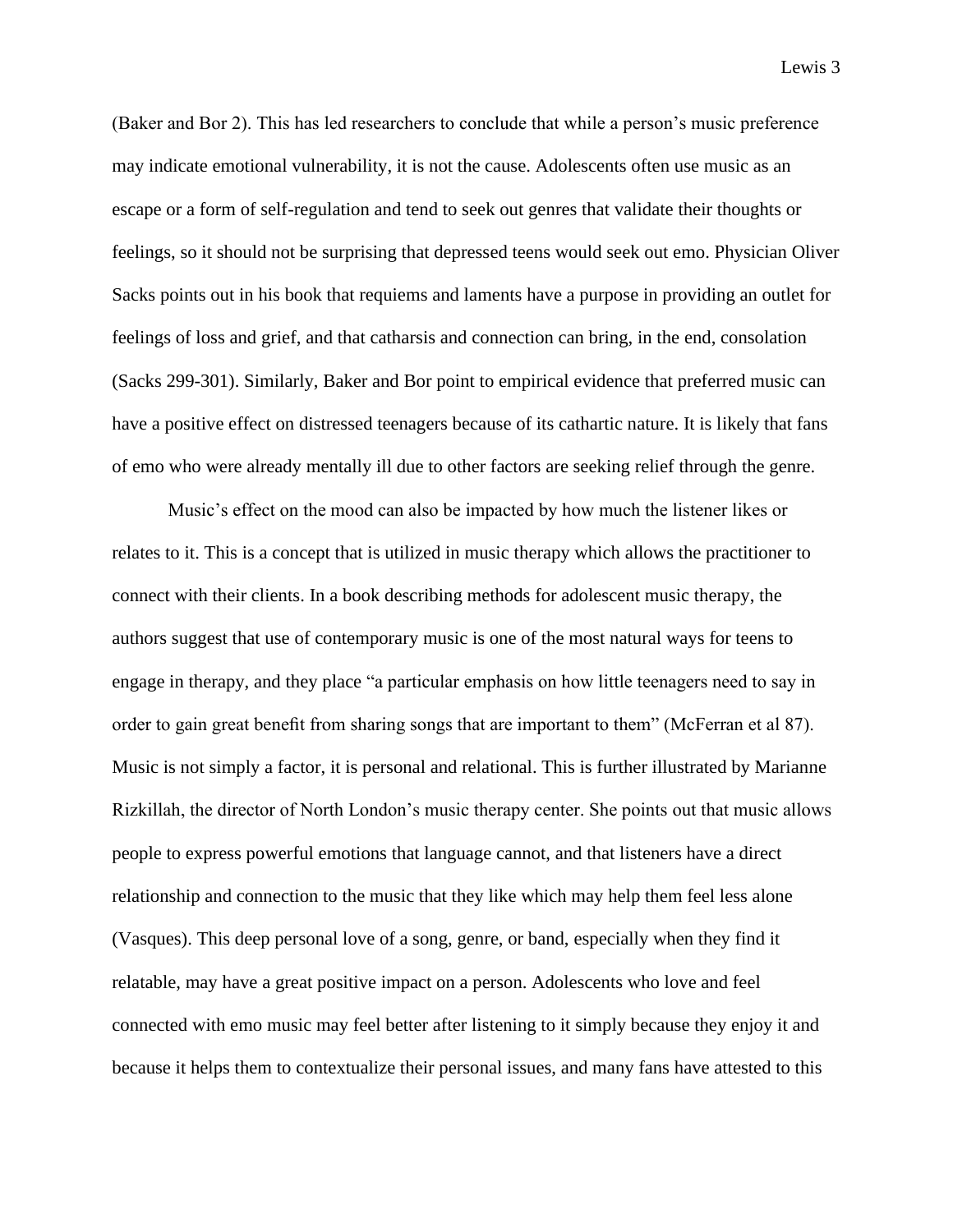helpful quality themselves (Vasques). Music goes beyond just how it affects the brain, because it affects the heart too.

Beyond simply having a neutral effect or even a positive effect because of personal preference, rock music, and therefore emo, may have physiological benefits for those who are depressed and/or anxious. A 1998 study performed on chronically depressed girls featured a control group and a group who listened to rock music for approximately twenty minutes. Neither group reported a change in mood, but the girls who listened to the rock music had a decrease in the anxiety hormone cortisol. This shows that even if a listener is not aware of a mood change, music, specifically the genre in question, might have positive effects on biochemical functioning (Brader).

Research into the effects of rock music and music in general on mental health does not show music as a catalyst for mental ill health or harmful behavior. Instead, it shows that listening to music with darker themes may be indicative of struggles, but does not cause them, that whether a person enjoys or connects with the music they listen to will change how it affects them, and that music of this type may even be physiologically beneficial. If the music on its own is not negatively impacting emos' well being, what about the subculture?

Emo subculture offers adolescents a safe space to express their emotions and meet likeminded individuals. The first evidence of this is that the members of the community themselves attest to how it has helped them. In her 2012 paper defending My Chemical Romance and the emo genre in general, Dr. Rosemary Hill gathered quotes and interviewed several fans, asking them to talk about their experiences. Multiple people asserted that emo has given them a sense of individuality against the social pressures of adolescence, and also stated that they were not depressed at all, contrary to popular stereotypes. To quote one fan, "I listen to the music I do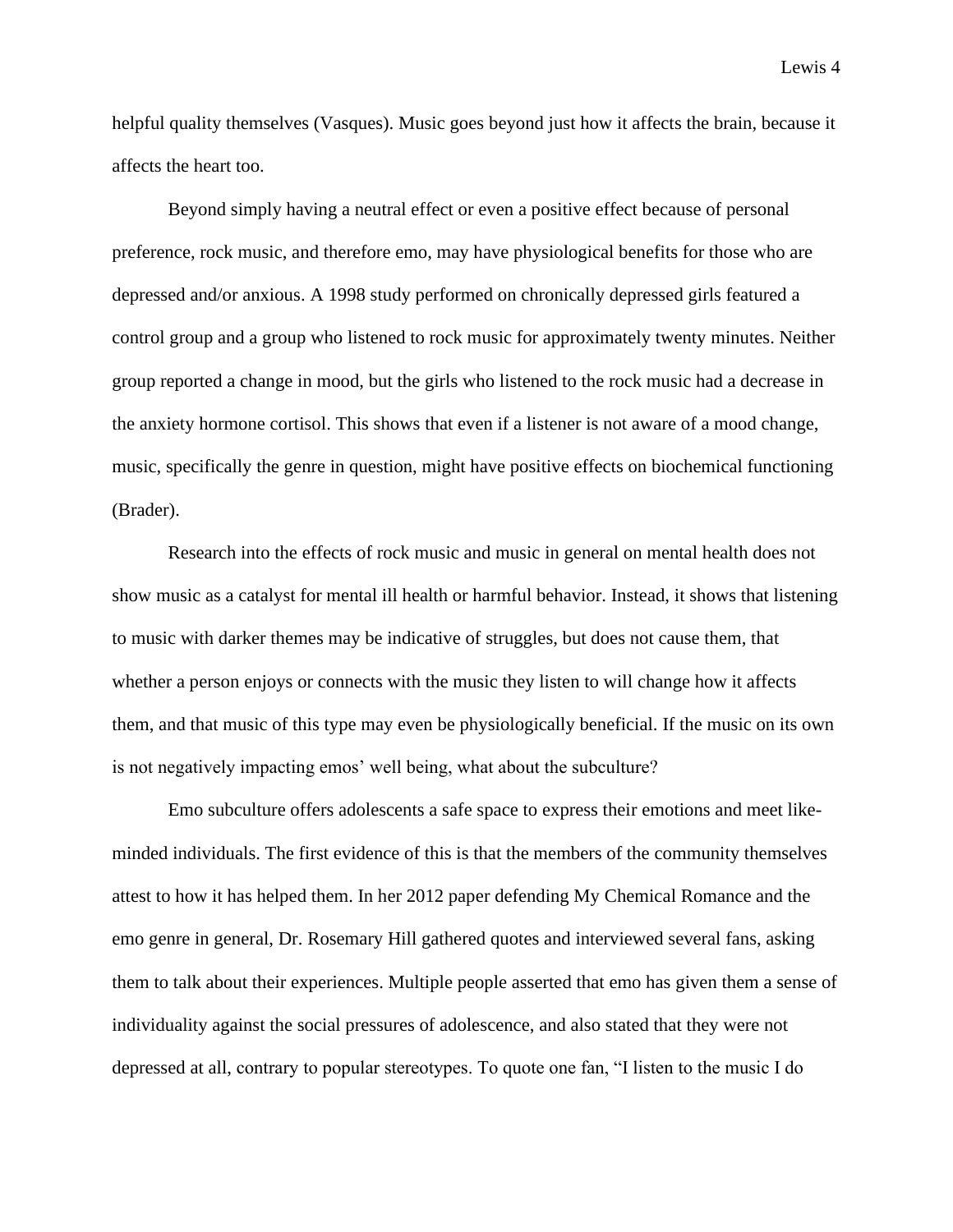because I love it, it makes me happy and I feel a connection" (Hill 7). This shows that many fans of the genre are perfectly mentally healthy. Others disagreed with the notion that emo culture is what causes self-destructive behavior, instead saying things like "I do get teased for being an emo because some people at school think it's just about suicide and self-harm. But I think you have to be depressed already to self-harm - and I'm not depressed." and "It's really stupid that *The Daily Mail* is saying Hannah killed herself because of [My Chemical Romance]. People kill themselves because of their problems" (Hill 6-7). Far from pushing people to commit suicide, fans of the genre often talk about how it saved their lives or at the very least affected them positively. One man stated that the relatability of the lyrics in emo songs made him feel less alone and hopeless and discussed how going to live gigs gave him a safe space to be himself and have fun (Vasques). A Tumblr account entitled "My Chemical Romance Saved My Life" is dedicated to submissions from fans in which they share how the band helped them or dissuaded them from attempting suicide. A theme in the users' stories is that emo has told them that it is acceptable to be sad, insecure, or different, which has led to them accepting themselves. These sentiments are reflected in the fan mail that Gerard Way, frontman of My Chemical Romance, has received since the band broke up in 2013. In a blog post regarding this mail, he said, "The amount of gratitude, connection, courage, and positivity contained within them is staggering, and I thank you for everything, for letting me know what music can do for people… [the letters] helped me a great deal, possibly more than some of you feel I helped you" (Garland). Way's statements reflect another truth: that "this community helps to create a feeling of belonging and sharing among the members and allows them to find solace and acceptance from other teenagers who are experiencing their lives within the same social context" (Zdanow and Wright 96). Adolescents crave social fulfillment just as adults do, and emo provided this for many people.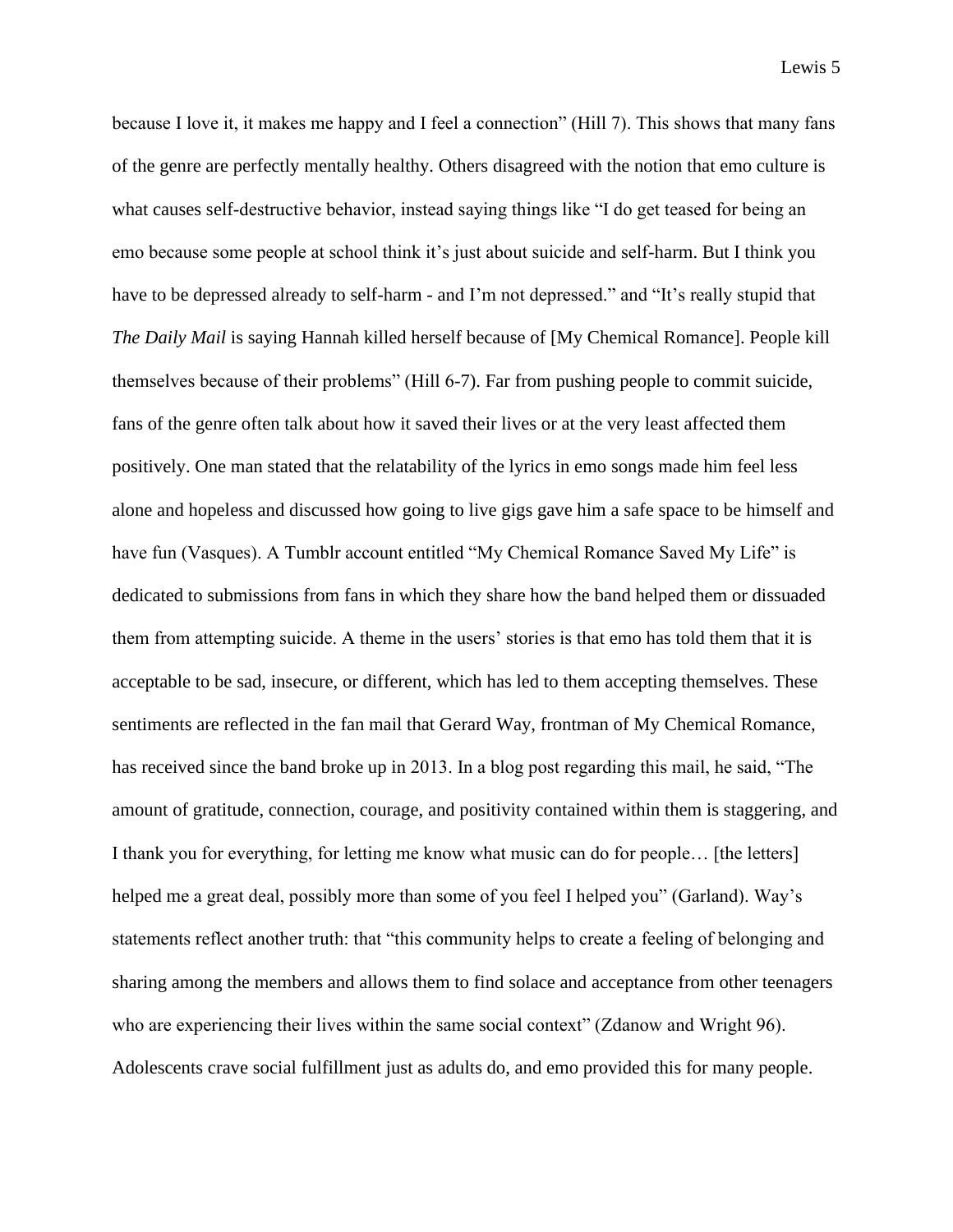These personal anecdotes from many different sources showcase that those within this subculture often benefit from it because they find identity, community, and hope.

Emo also has importance from the perspective of gender in that it promotes healthy masculinity and gives girls a voice. In a 2005 journal article, Aaron Anastasi explored the possibility that emo music could be a lament, similar to those of the Bible, for adolescent boys. He points out that boys who show any negative emotion other than anger are often ridiculed for it, and that there is this idea that boys must be tough and strong, never appearing weak. This can be unhealthy and lead to emotional repression and shame. Many emo bands are fronted by young men who are not afraid to encourage vulnerability, and they can be a positive influence on male fans who may be boxed in by societal pressures (Anastasi 13). The music itself can give the space and language many young boys so desperately need to express their emotions and give them healthy coping strategies to process feelings that they would have otherwise pushed down. While boys are important in this conversation, fans of emo are predominantly female (Hill 5). In Hill's interviews, girls spoke on how emo helped them find an individual identity and how it was therapeutic for them. The interests of teen girls are often viewed as frivolous by wider society, and this sexism could be contributing to the idea that emo is simply a "fad," or worse, that girls do not have the critical thinking skills to engage with the things they enjoy properly (Gardner). In reality, the struggles and enthusiasms of adolescent girls have incredible weight, and emo subculture allows them a place to feel heard. Again, it should not be surprising that teenagers seek out communities where they do not have to conform to the stifling expectations placed on them.

The subculture is also made a positive place by the members of the bands who promote hope and advocate for mental health awareness. Gerard Way of My Chemical Romance and Bert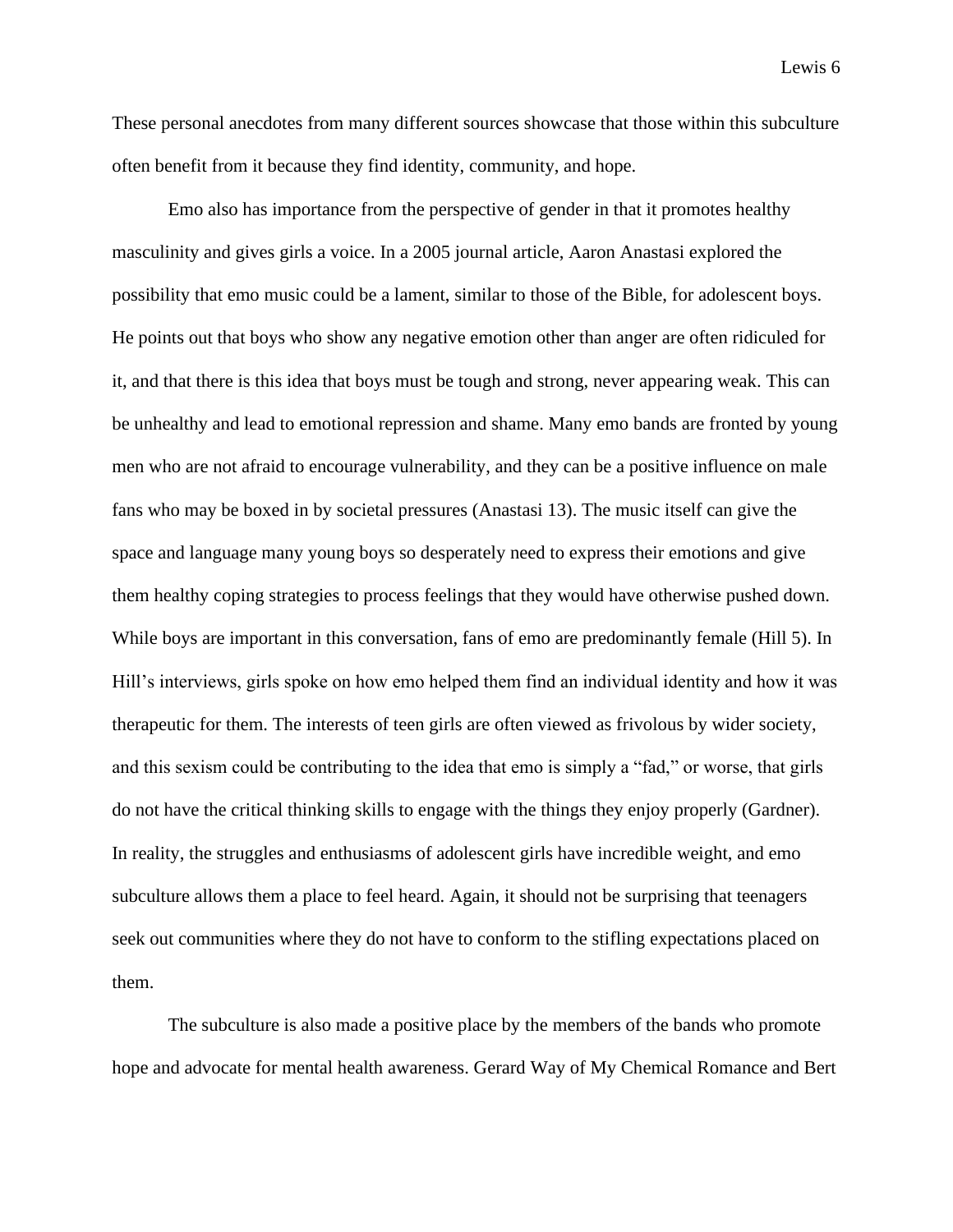McCracken of The Used have both spoken about their goals as leaders in the community and on the matters of depression and their subculture's reputation. At a concert in 2006, Way announced from the stage to concertgoers that "Nothing is worth hurting yourself over. Nothing is worth taking your life over. Do you understand?" after accusations in the news about them being a suicide cult (Isabel). McCracken agrees that music has saved his life too and said "...when I'm the lowest I've ever felt I know that I can put on music and wait through that hell. I know I'm going to feel different, if not the next day then the day after that" (Garland). Fall Out Boy's Pete Wentz spoke in an interview with MTV about his own bipolar disorder and suicide attempts and how penning lyrics helped him process his emotion, saying, "I love writing and being able to write… and then have people actually react to it. You know, when someone comes up to me and says, like, 'your band saved my life', and I'm thinking in my head in a weird way, my band saved my life too…the greatest thing about it is that it's therapeutic" (Wentz). These well-known icons of the genre act as role models by discouraging self-destructive behaviors and encouraging discussion of mental health, as well as speaking to its therapeutic value. The non-profit organization To Write Love On Her Arms, whose goal is to help people struggling with mental illness and addiction, was also a staple in the emo subculture in the 2000s. They traveled with Warped Tour for ten years, and many famous bands such as Paramore and Panic! at the Disco promoted their work on MySpace and wore their merchandise during shows. Founder Jamie Tworkowski's hope for the organization was that they could help adolescents move beyond simply self-regulating with music and encourage them to seek personal and professional help for their mental illnesses (Goldfine). The benefits of this subculture lie in the destigmatization and normalization of pain and depression, which can empower adolescents to feel more comfortable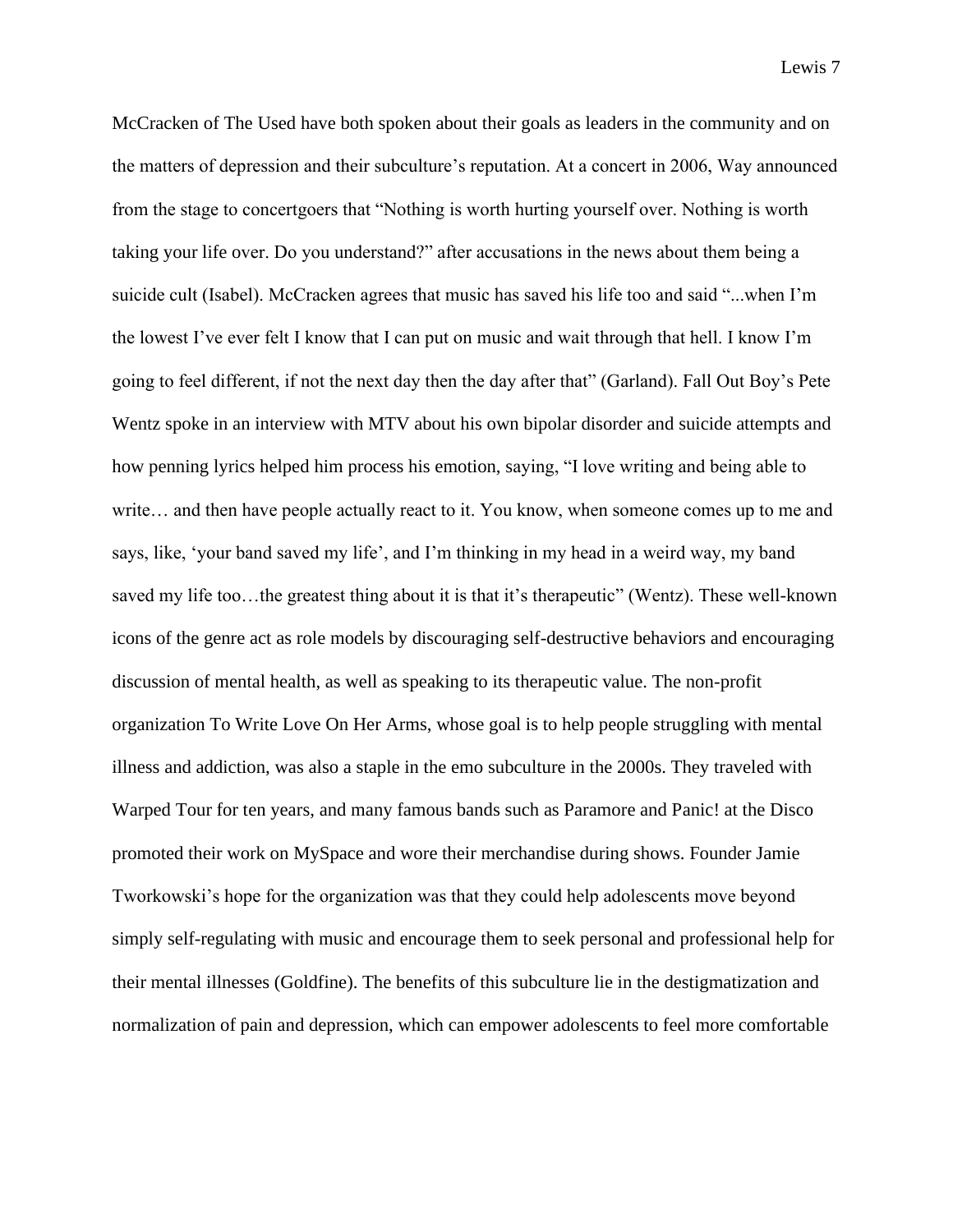actually asking for help. Far from enabling a vicious cycle, many of the notable figures of emo promote recovery and strength.

Many of the lyrics and messages of emo songs are honest, hopeful, and encourage a fighting spirit. It is true that My Chemical Romance's albums revolve around the concept of death, but far from encouraging its listeners to pursue it themselves, they instead reflect upon the mortality of every human in a compelling and comforting way. The last song on their 2006 album *The Black Parade* features the line "I am not afraid to keep on living", which fans have not been shy to point out when their love of the genre is criticized (Garland). Their 2012 song The Light Behind Your Eyes features the lyrics "If I could be with you, tonight / I would sing you to sleep / Never let them take / The light behind your eyes", an explicitly anti-suicide message. Other groups have songs which center pain and healing in a profound way, such as Paramore with their 2007 song When It Rains, with lyrics like "You made yourself a bed / At the bottom of the blackest hole / And convinced yourself that it's not the reason / You don't see the sun anymore" followed by "Take these chances to turn it around / Just take these chances, we'll make it somehow". Emotional doesn't only mean sad, it means joyful and hopeful as well, and the lyrics from the 2002 song A Taste for Ink by The Used became a memorable motto for many emos with the words "So here I am alive at last / And I'll savor every moment of this". As shown by these examples, many of the lyrics and themes of the emo genre give an outlet to process loss, grief, and the knowledge of one's own mortality as well as offering encouragement and rallying cries for the broken, the beaten, and the damned.

To summarize, emo subculture has a theme of community, individuality, resilience, and vulnerability. Its members see the importance of allowing themselves to feel their darkest emotions so that they can begin to build themselves up again with the support of profound lyrics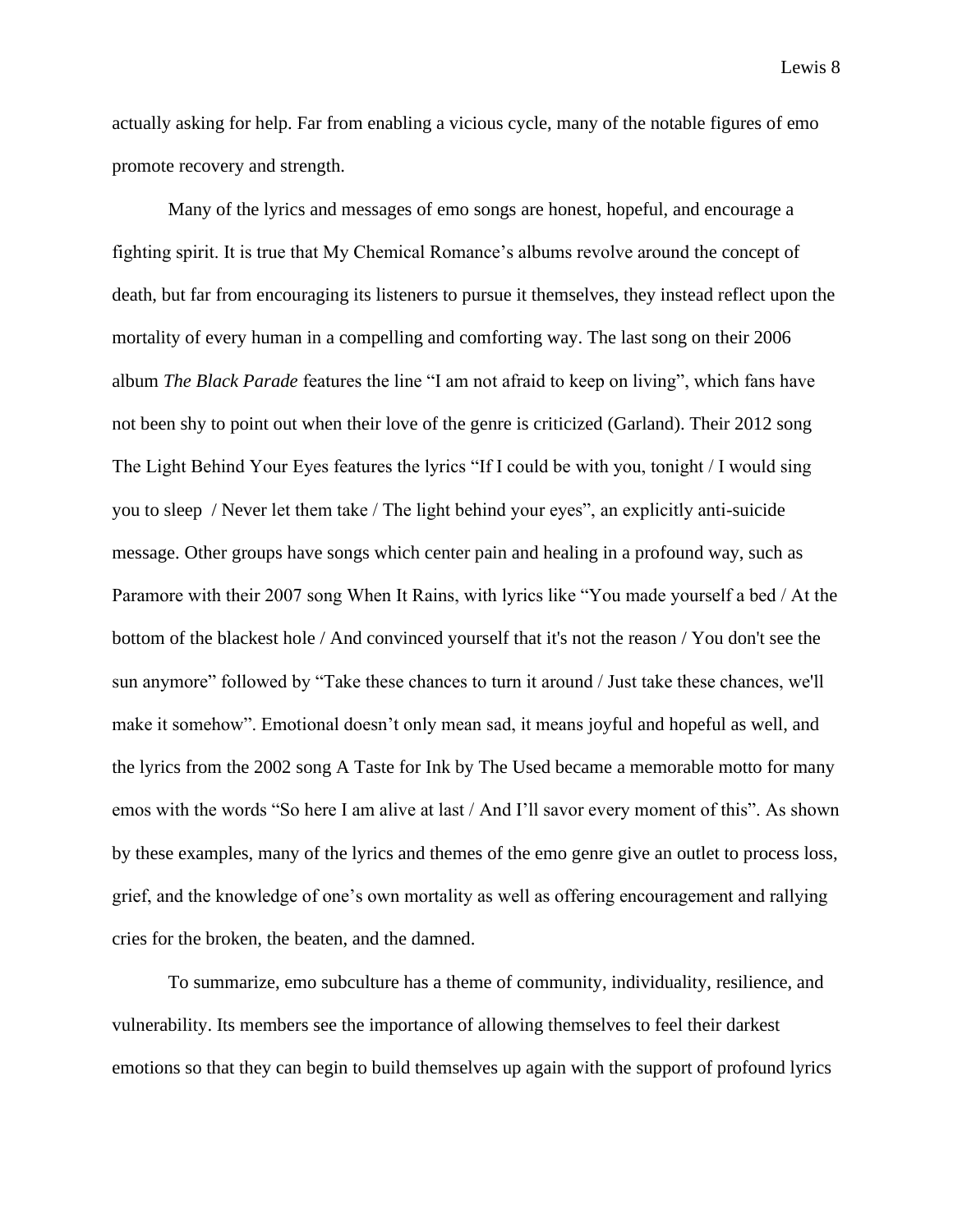and like-minded friends. And its leaders want to provide a safe space for their fans and bring more awareness to mental illness and recovery. If the subculture's impact is generally positive, then why are people so critical? Why might someone believe that the music or the culture is causing adolescent depression, self-injury, and suicide?

The first reason a person might think this is the assertion that emo music causes listeners to feel worse and contains lyrics that encourage self-harm. There are good reasons for people to think this. Some studies show that "sad" music affects people who are already depressed more negatively than mentally healthy people because they have a tendency to ruminate over their problems (Garrido). When one ruminates, they become stuck in negative patterns of thinking and find it difficult to pull themselves out again. However, when a person listens to "happy" music, even the severely depressed feel better afterwards. It is understandable based on this research and common sense correlation why there is concern about emo depressing adolescents, especially since it is known as a "sad" genre. There have also been some emo artists that have written songs with questionable lyrics, such as Hawthorne Heights with the well-known line "Cut my wrists and black my eyes / So I can fall asleep tonight or die" or Bayside with "Take this razor, sign your name across my wrists / So everyone will know who left me like this" (Garland). Songs like these quite obviously glorify death and marry it with romance and could influence vulnerable teenagers harmfully.

However, these criticisms do not take into account certain things. Firstly, defining what "sad" music is and what "happy" music is is a complicated endeavor. Is sadness measured by the tonality of the music, or the themes and lyrics in the song, or whether an individual says the song makes them sad? These terms are nebulous and may be used differently by different people to describe different things. Those who conducted the study also mentioned that listeners reported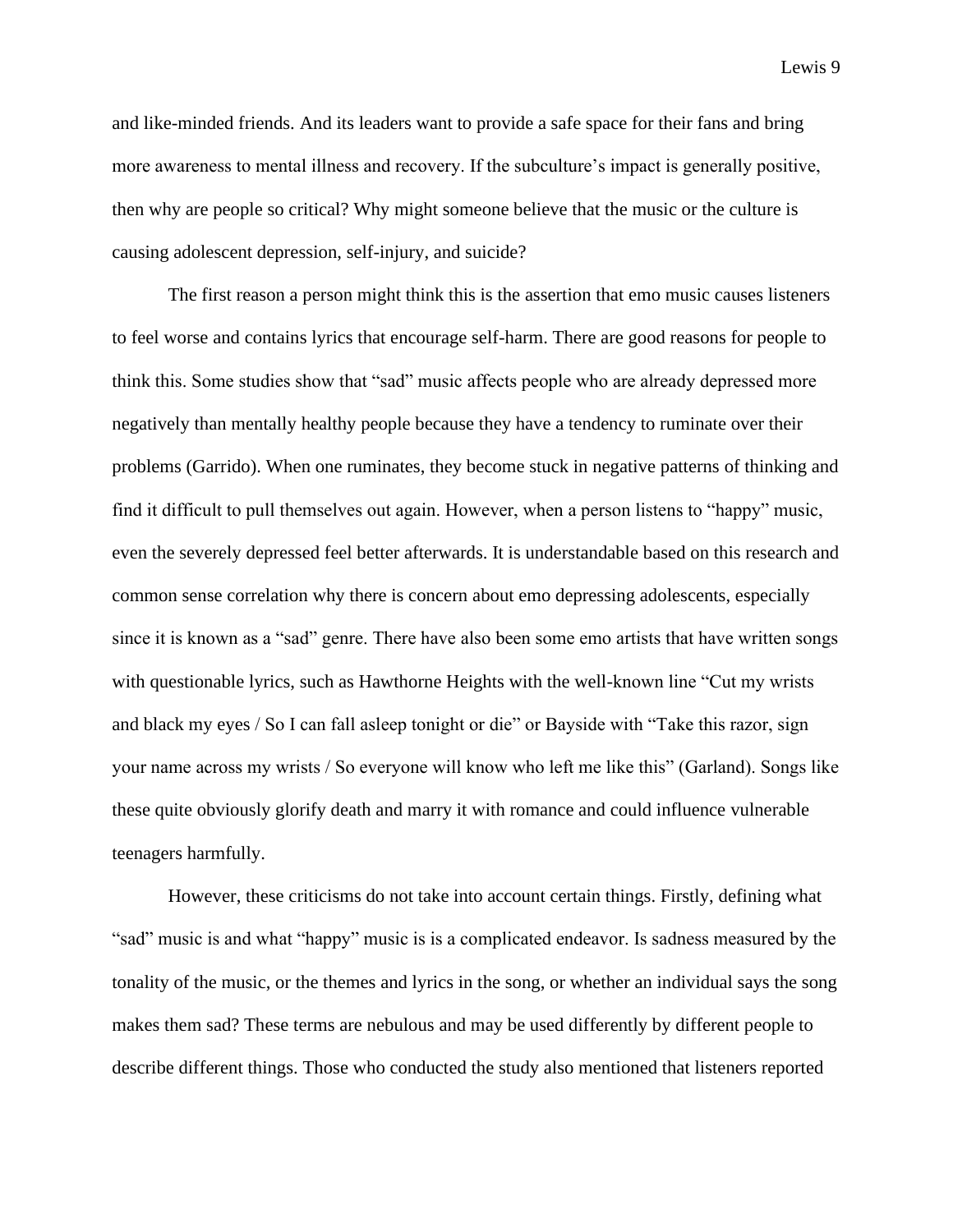feeling better after listening to songs that made them happy (Garrido). This refers back to assertions made by music therapists that music is healing and helpful when a person relates to it and enjoys it. If someone who self-identifies as emo claims that emo music makes them happy, and the music itself is not a causal factor for depression as demonstrated earlier, then in some instances emo music cannot be considered "sad" at all. As for the lyrics, it is fair to be concerned about the negativity and rashness they promote. But as Garland points out, demonizing the whole genre because of a few concerning songs ignores the enormous benefit of other prominent lyrical themes within emo. This culture opened the doors for many adolescents to discuss mental health openly and many of its most influential artists wrote explicitly anti-suicide songs and penned poignant lyrics about loss and grief that were more cathartic than inflammatory.

A second reason a person might criticize emo is because they believe that emo culture and social groups lead adolescents to harm themselves or commit suicide. Again, there is some corroboration for this. A 2012 study on the themes and trends of emo Facebook groups and forums showed the normalization and glorification of self-harm amongst members and pointed out that many users were nihilistic and felt looked down upon for their emo identity. Some of these boards were titled things like "Why everything sucks", "\*\*Cutting\*\*" and "Kill yourself…" and featured posts saying things like "I might just [commit suicide], no one would miss me anyways" and "Cutting is a good way to get out stress. Better than drugs." (Zdanow and Wright). Posts like these are cause for concern as self-destructive behavior is encouraged and justified and can create a group environment in which already impressionable teenagers may attempt to fit in with other emos who promote self-injury. Blogger Sasha Carney, who attests to being an emo herself as a teenager, writes about how mentally ill people triggering one another online under the guise of alternative subculture was unhealthy for her and many others. It is clear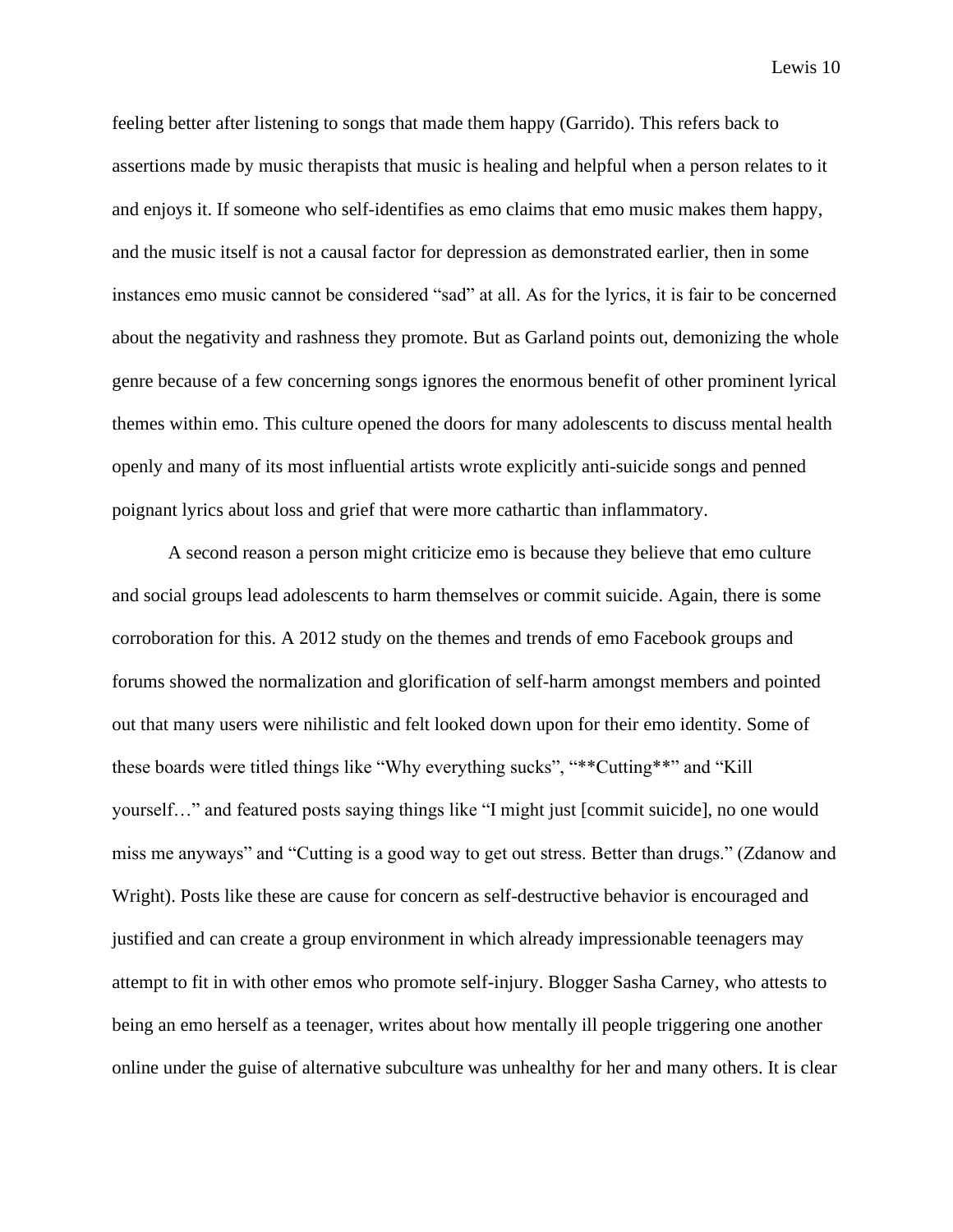that focus on dark themes and mental illness by an entire subculture can lead to extremes especially in online communities.

Despite all this, I would like to posit that emo subculture has a larger benefit than harm. Even amongst posts glorifying cutting, personal issues at home and school are cited. One user wrote, "I really don't care what my family thinks of me. My mom's a drug addict and my dad abandoned me… I live in a town I hate while the city I love is 6 hours away from me. I'm friendless in this town, and loved in the city. Does anyone wish to argue with me about why I cut my wrists?" (Zdanow and Wright 90). While there may be posts of people glorifying their own cutting or viewing it as beneficial, there is not a trend of people actively telling others to cut. The only users encouraging this behavior are those who are there to mock emos, often with homophobic remarks. Other posts, if rare in these forums, showed users imploring others to stop cutting themselves. While some emos may romanticize the behavior, many decry it, including the prominent figures of the scene. All in all, this study expresses concern about these forums, which is valid, but admits that further research is required to actually establish a causal link between social media, emo subculture, and suicide, and seems to be less about the subculture itself and more about the consequences of unregulated internet spaces, which is a separate topic. Regardless, the general consensus among fans of the genre is that it has been a positive influence, and the many stories where people attest to emo saving their life supersede the unfortunate negative experiences.

A third reason someone might criticize emo is the idea that it is leading to moral fallout amongst adolescents. It is easy to understand why a parent of a previously happy child who is now depressed and self-harming might look to outward changes in fashion or music taste because they do not know what else to blame. This is exactly what Hannah Bond's parents chose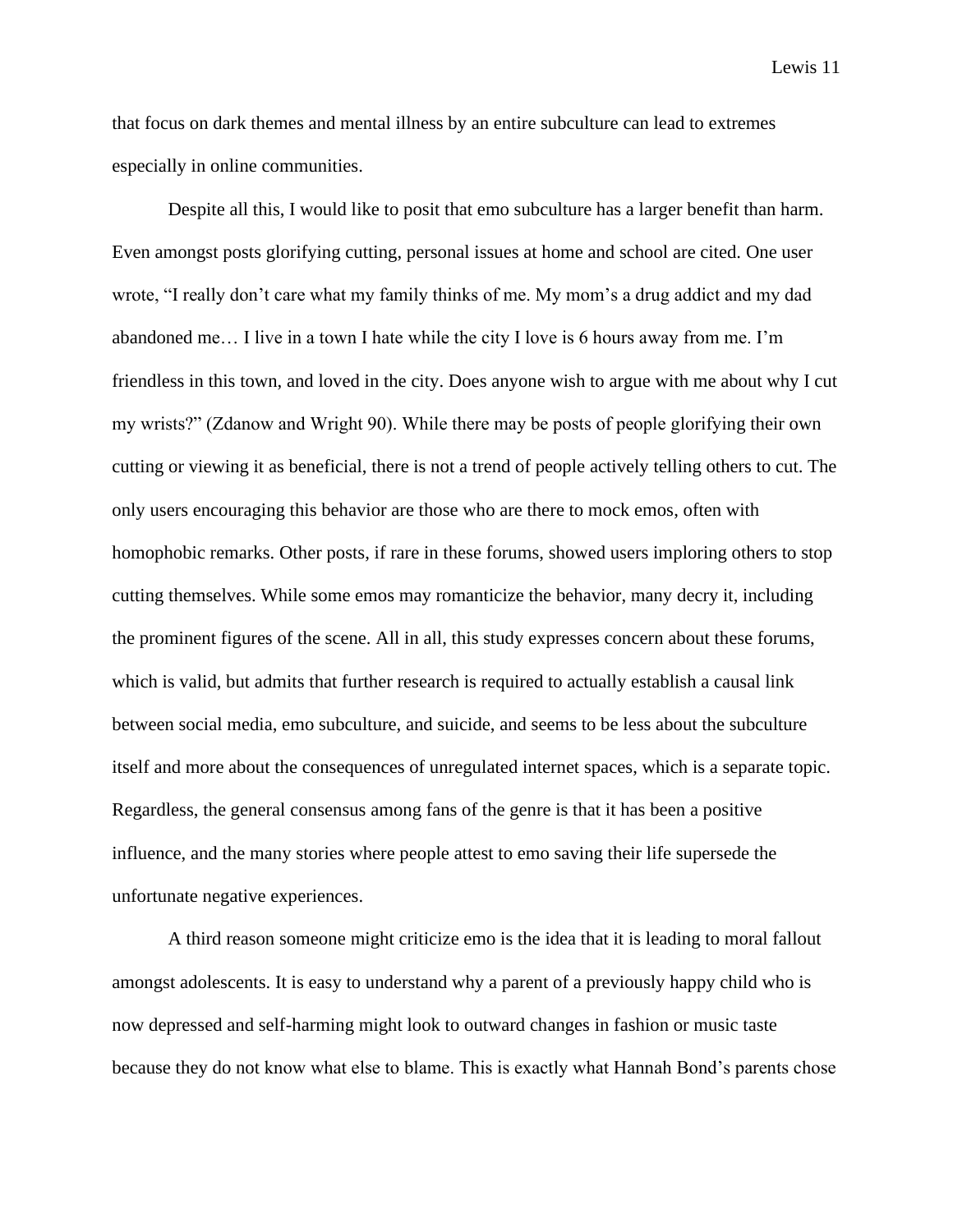to do after her tragic suicide in 2008 to the point that they spoke to *The Daily Mail* about it, as did other concerned parents (Rawstorne). The resulting article is full of hyperbolic statements and directly links emo to suicide based on opinions, presuppositions, and stereotypes alone. Australian media implicated emo in the 2007 murder of fifteen-year-old Carly Ryan, and in the 2007 double suicide of two adolescent girls. One article claimed that "this generic misery music is selling suicide to our youth" (Phillipov 60). The media's response to these tragedies is characteristic of a moral panic, which Phillipov defines as a political intervention into the lives of young people in order to preserve the existing social order and moral values which certain subcultures might be rebelling against. A similar concern formed around heavy metal in the 1980s, with the publicization of suicides, as well as a lawsuit against the band Judas Priest which claimed that subliminal messages in their music had caused two fans to kill themselves (Hill 5). Many parents, as well as the media, have this idea that emo is not only something that can cause harm, it is inherently corrupt. *The Daily Mail* calls it a "sinister cult", and portrays emo as something out to "get" children.

This is an unfortunate perspective to have on emo music and culture, because in many cases, it lacks nuance. Even the *Daily Mail* article in question admits that "just what directed Hannah Bond's behaviour on that tragic September night last year will never be known" (Rawstorne). People do not just commit suicide because of one factor; there is usually a build-up of mental ill health and many adverse experiences beforehand, and the only person who can say why a suicide happens with full certainty is the person committing it. It is rather sad that these girls' tragic ends were sensationalized and politicized to fit a media narrative, especially when there was little empirical evidence to support their claims. So what evidence does exist? In the case of the 1980s heavy metal panic, the case against Judas Priest was dismissed, and research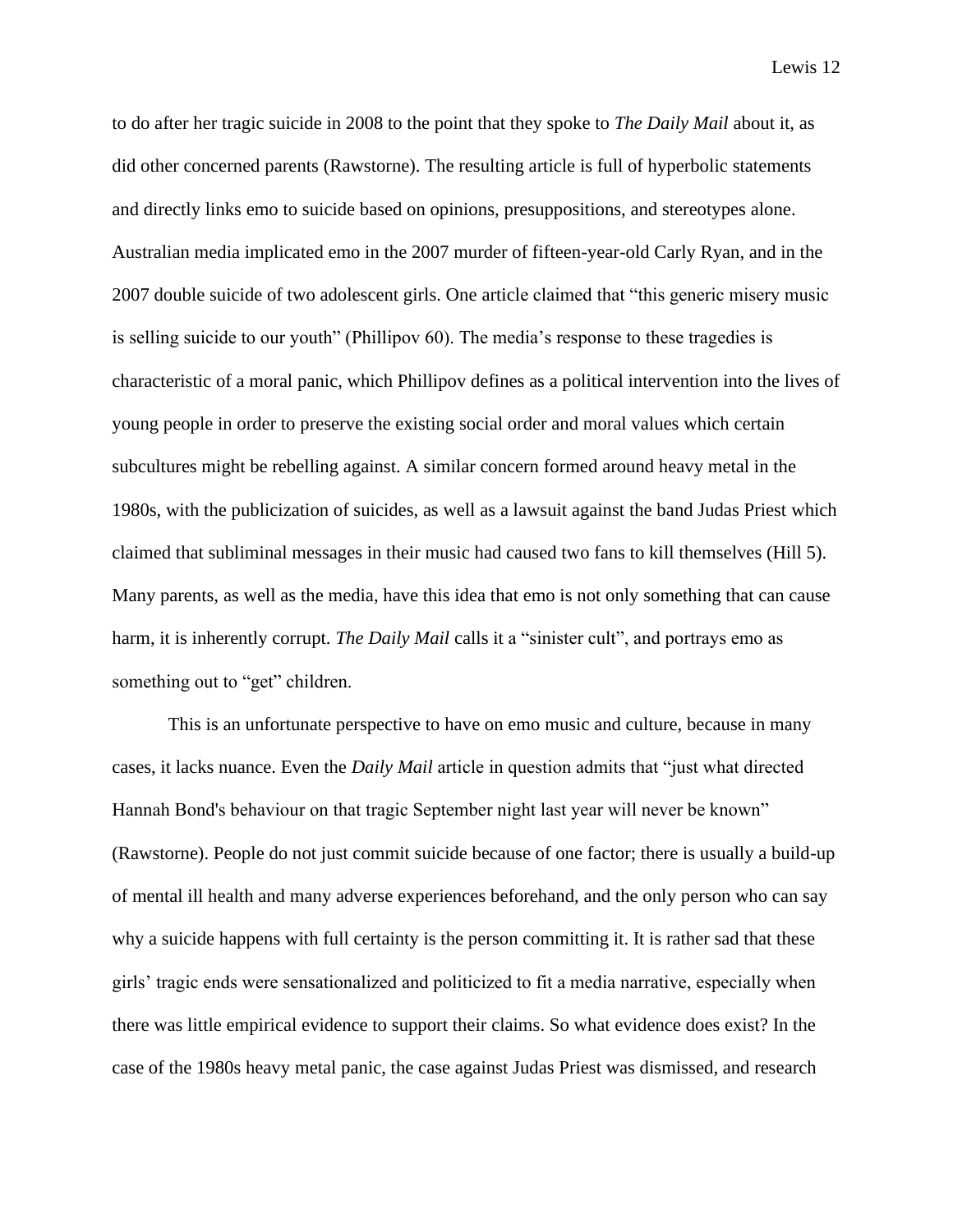performed in the 1990s showed that metal music actually calms rage and anger rather than instigating it (Hill 5). Even on a logical basis, it does not make much sense for adolescents to seek out things that they know make them feel depressed or suicidal, and none of these panics have questioned what other things may be causing this melancholy amongst teens, they have simply put forth a music genre and culture as a scapegoat (Hill 5). Phillipov also discusses this in her article regarding the media's response to these issues and points out that concerns about "emo" are often simply concerns about broader trends within adolescents in general: the use of social media and unregulated internet spaces, bullying at school, and increased rates of mental illness and self harm. No studies show that self-harm is higher amongst emos specifically, but some do say that 20% of adolescents as a whole group are participating in self-injury to regulate their stress (Phillipov 67). It is easy to stick a label onto something and blame the whole of it in order to avoid the real complexities of issues like adolescent mental health, and this seems to be what many people have done.

While certain connotations and inherent qualities of emo can become extreme to the point of glorifying self-injury and suicide, the overall net effect of the culture has been positive or neutral, and claims otherwise are often not properly directed to the source of the actual problem, not fully substantiated, or even not made in good faith at all.

So, knowing all this information, what effect does emo music and subculture have on mental health? Firstly, the music itself is not a causal factor, but the emo genre is correlated with mental illness, likely because the listeners are seeking out catharsis and understanding in the lyrical and musical themes. Secondly, self-identified emos appreciate the culture for offering them a safe space to express their feelings and helping them to feel less alone. Emo culture also promotes healthy ideas of masculinity and offers a haven for female fans. Many bands within the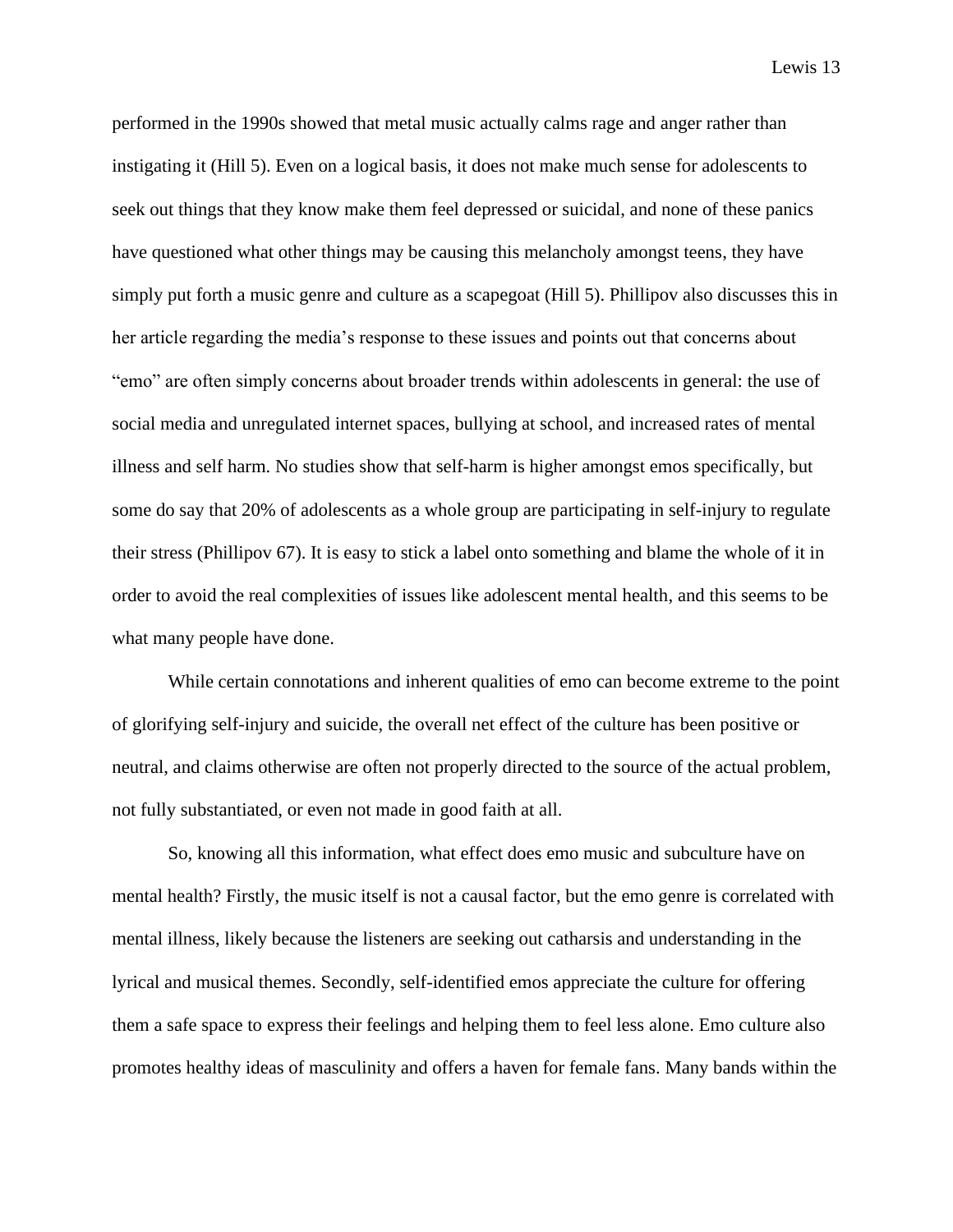culture speak of a desire to help people through their music which includes penning lyrics about loss, grief, hope and strength, but also encourage adolescents to seek professional help for their problems. Thirdly, many people feel negatively about emo for various reasons, some of which are reasonable concerns, but they are often either negligible, misplaced, or hyperbolic in nature. With all this said, we can conclude that emo music and subculture have a positive effect on adolescents and their mental health. So why does any of this matter in the first place? What can this discussion and controversy teach us? It is important to remember that adolescence is a formative time for people. It is when a person starts to mold their identity, their likes and dislikes, their passions, and their adult personality. It is also a time of immense change and anxiety, especially in our current world with the newness of the internet and social media, which no one fully knows how to manage yet. Realizing this allows a person to understand why so many teenagers gravitated towards emo in the 2000s and continue to gravitate toward similar cultures today, and it is because it gave them permission to feel all those complicated emotions that come along with growing up which have only been amplified by our modern society. Emo centered the conversation around mental health and around the uncomfortable feelings of despair, doubt, and disillusionment, and as Anastasi says, "Naming allows pain to become owned and better understood, and to eventually be consolable". Nothing but professional treatment can fully solve mental health problems, but emo provided kids with language to express their condition, and it is very telling that many adults blamed the subculture for their kids' issues instead of simply listening to what kids were actually saying. How can we do better? Firstly, we can treat teenagers with compassion, empathy, and dignity, instead of assuming that they are naive, stupid, or acting out for attention. Secondly, we can be more careful when coming to conclusions about what the cause of something might be, especially something as nuanced as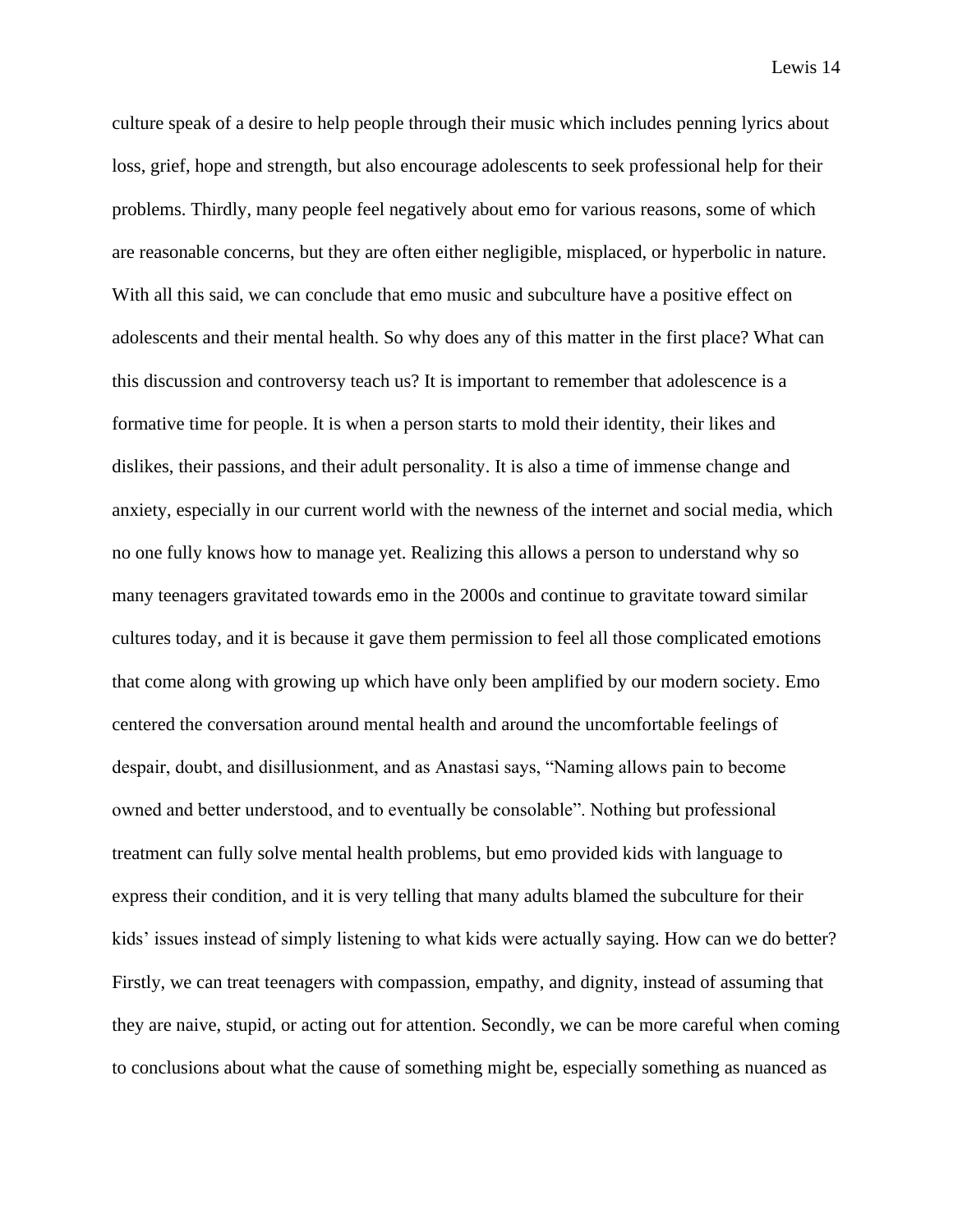mental illness. And thirdly, we can strive to be more open-minded about subcultures that might defy normality in some way. Just because something is darker or does not follow convention does not mean it is evil; critical thinking is required to decipher whether this is the case. Music is a powerful thing, and possibly the most important takeaway from this is that what it means to someone, whether it helps them or makes them happy, is what gives it such profound meaning. Nobody should deprive anyone else of that experience if it can be helped.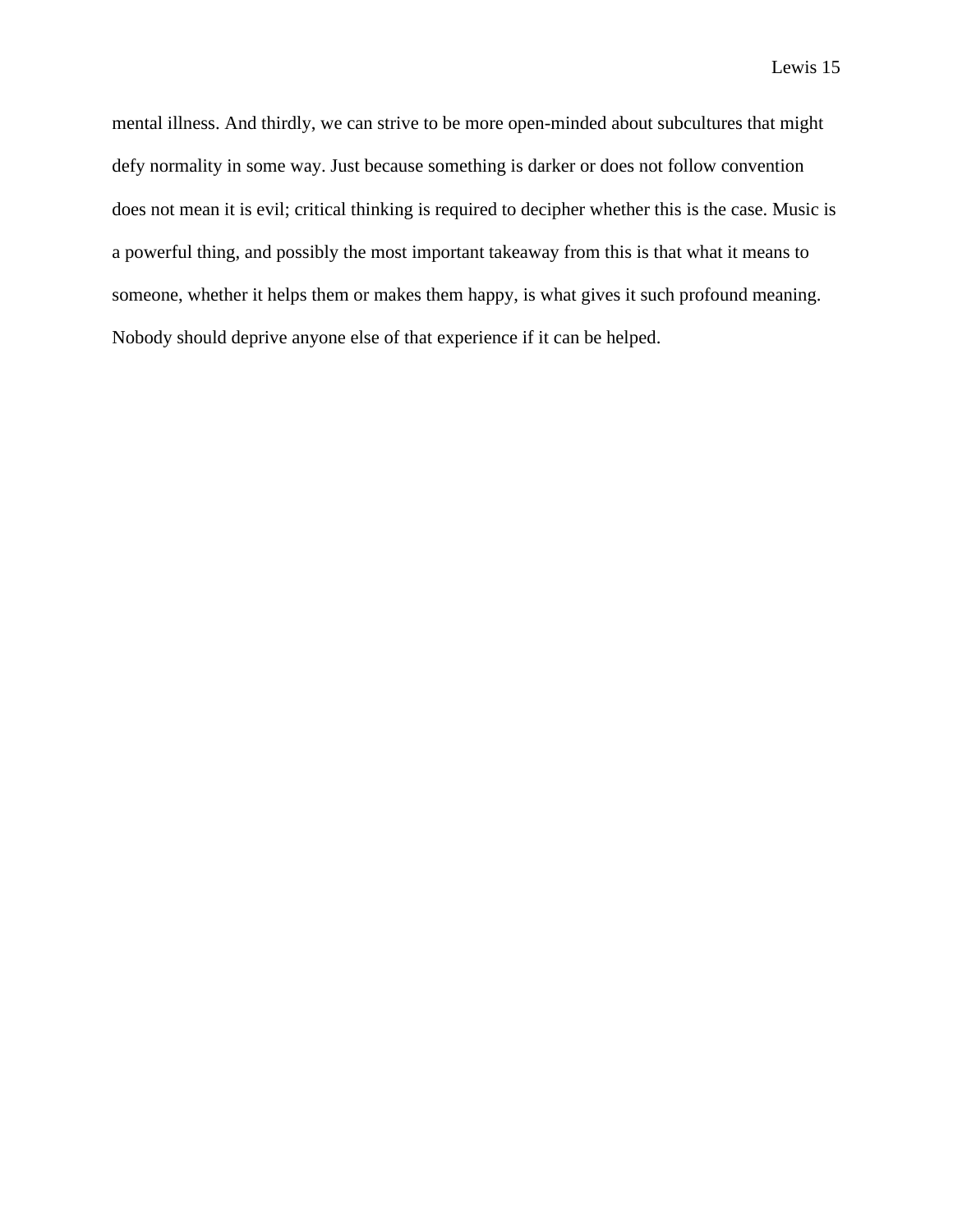#### Works Cited

- Anastasi, Aaron. "Adolescent Boys' Use of Emo Music as Their Healing Lament." *Journal of Religion and Health*, vol. 44, no. 3, 2005, pp. 303-319
- Baker, Felicity, and William Bor. "Can music preference indicate mental health status in young people?" *Australasian Psychiatry*, vol. 16, no. 4, pp 284-288
- Baker, Timothy D., et al. "The Ghost of 'Emo:' Searching for Mental Health Themes in a Popular Music Format." *Journal of School Counseling*, vol. 11, no. 8, Jan. 2013.
- Brader, Andy. "Monday's medical myth: emo music makes you depressed." *The Conversation,* 2012, https://theconversation.com/mondays-medical-myth-emo-music-makes-you-

depressed-5514

- Carney, Sasha. "'I'm Not Okay': Self-Harm in Emo Culture." *Broad Recognition*, 2021, http://www.broadsatyale.com/im-not-okay-self-harm-in-emo-culture/
- "Did 'Emo Culture' Promote Depression?" *YouTube*, uploaded by Ana Isabel, 11 Oct 2021, https://www.youtube.com/watch?v=ijf0hAp6kV0&t=12s

Garland, Emma. "How Mainstream Emo Made Us Talk About Mental Health." *Vice*, 2018,

https://www.vice.com/en/article/59jgyb/how-mainstream-emo-made-us-talk-about-mental-health

Garrido, Sandra. "Sad music and depression: does it help?" *The Conversation*, 2016,

https://theconversation.com/sad-music-and-depression-does-it-help-66123

Goldfine, Jael. "'To Write Love On Her Arms' Helped Keep Emo Kids Alive: Its Founder on

What's Changed." *Paper Magazine*, 2019, https://www.papermag.com/twloha-jamie-

tworkowski-2640331439.html?rebelltitem=2#rebelltitem2

Hill, Rosemary. "'Emo Saved My Life': Challenging the mainstream discourse of mental illness around My Chemical Romance." *Scribd*, 29 March 2012,